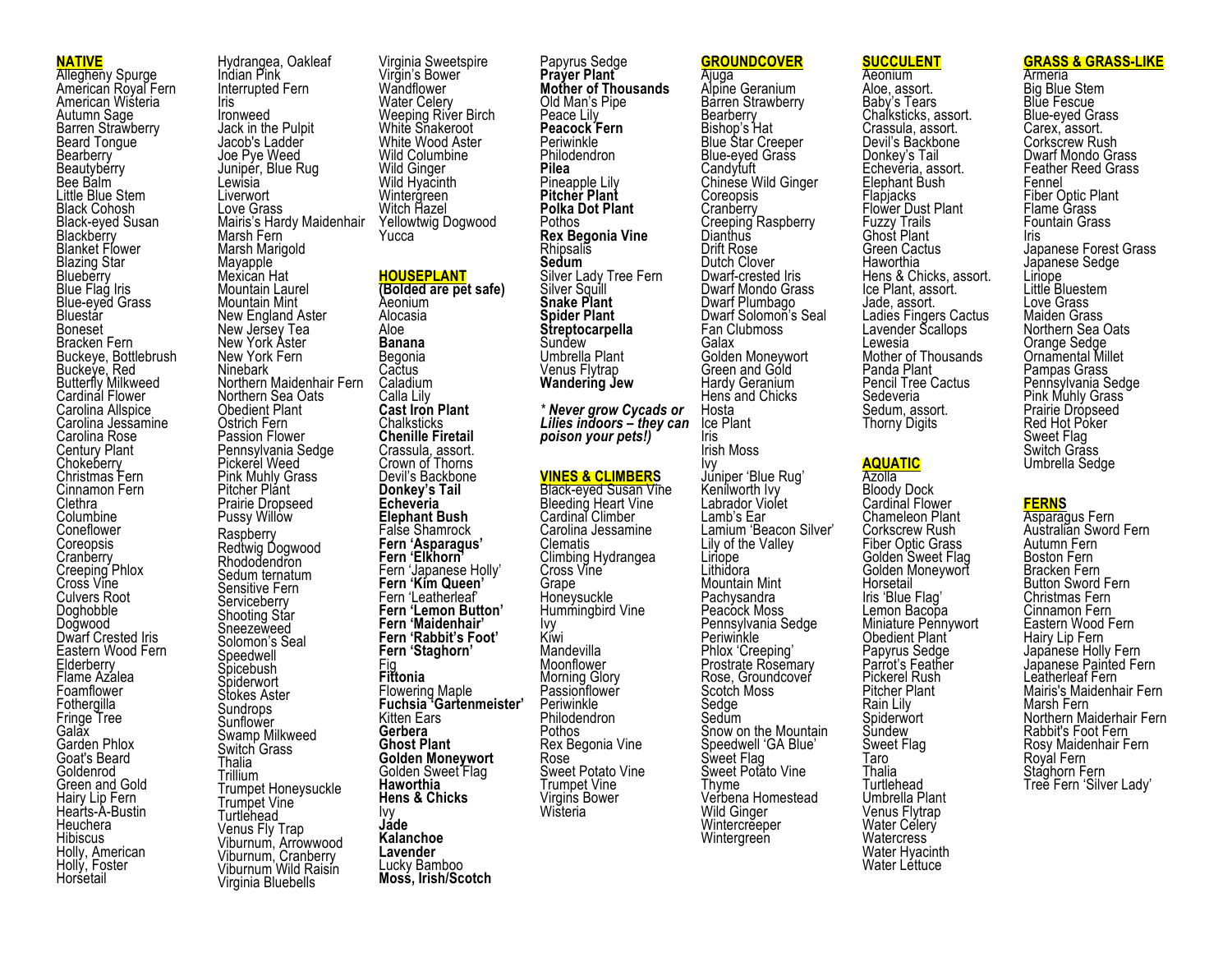## **SHRUBS & TREES**

Apple Arborvitae Azalea Baggesen's Gold Bearberry, Common **Beautyberry Blackberry Blueberry** Buckeye, Bottlebrush Buckeye, Red Butterfly Bush Camellía<br>Carolina Allspice Carolina Jessamine Carolina Rose **Caryopteris** Cedar, Japanese **Cherry** Chinese Fringe Flower **Chokeberry** Cotoneaster Cranberry, American Crape Myrtle Cross Vine Cypress Dog Hobble Dogwood, Flowering Dogwood, Redtwig Dogwood, Yellowtwig Elderberry<br>False Holly Florida Sunshine Anise Forsythia **Fothergilla** Fringe Tree Gardenia Grape Hearts-a-Bustin Holly, American Holly, Blue Holly, Foster Holly, Japanese Holly, Mary Nell Honeysuckle, Bush **Hydrangea** Hydrangea, Climbing Hydrangea, Oakleaf Jápaneše Kerria<br>Juniper Kiwi, Hardy Magnolia, Southern Mountain Laurel Nandina Nectarine New Jersey Tea Ninebark Peach Pear Pear, Asian Persimmon, Asian Pieris

Plum Privet Pussy Willow Raspberry **Rhododendron** River Birch, Weeping **Serviceberry** Spicebush Spruce, Alberta **Summersweet** Vibernum, Wild Raisin Viburnum, Arrowwood Viburnum, Cranberry Virginia Sweetspire Weigela Witch Hazel Yew

## **FALL INTEREST**

Agastache Agave American Cranberry Bush American Holly Amsonia Arrowwood Viburnum Asian Persimmon Aster, New England Aster, New York Aster, White Wood Baggesen's Gold **Barberry** Bearberry, Common **Beautyberry Bergenia** Bishop's Hat Blackhaw Blue Fescue Blueberry, all varieties Boneset Buckeye, Bottlebrush Bush Honeysuckle Camelia Cape Fuschia Cardinal Flower Carolina Allspice **Caryopteris** Castor Bean Chrysanthemum **Chokeberry Clethra Cotoneaster** Cranberry Viburnum Crape Myrtle Cushion Spurge Dill Doghobble, all varieties Dogwood, all varieties **Elderberry** Fern 'Cinnamon' Flame Grass Forsythia, Variegated

**Fothergilla** Fountain Grass Fringe Tree **Gentian** Goldenrod 'Dwarf' Golden Sweet Flag Grape, all varieties Hardy Ageratum Hardy Geranium Hearts-a-Bustin **Helenium Heuchera Hibiscus** Hydrangea, all varieties Itea Japanaese Cedar Japanese Forest Grass Joe Pye Weed Lantana Lilac Little Bluestem Grass Maiden Grass Mexican Bush Sage Mexican Mint Marigold Montauk Daisy Nandina Ninebark Orange Sedge Pampas Grass Periwinkle Pineapple Sage Pink Muhly Grass Plumbago 'Dwarf' Prairie Dropseed Rain Lily **Raspberry** Rose Sea Holly Sedge Sedŭm<br>Serviceberry Solomon's Seal Southern Magnolia Spicebush St. John's Wort Sundrops Switch Grass Toad Lily **Turtlehead** Viburnum, Wild Raisin Weeping River Birch White Snakeroot Witch Hazel (Ozark)

Foster Holly

**EVERGREEN** Common Bearberry Alberta Spruce American Holly Arborvitae Artemisia Autumn Fern Baggesen's Gold Barren Strawberry Bishop's Hat Blue Holly **Candytuff** Chinese Wild Ginger Christmas Fern Coastal Dog Hobble **Cranberry** Cypress Dog Hobble English Ivy Fan Clubmoss Florida Sunshine Anise Foster Holly Galax Hens and Chicks **Heuchera Heucherella** Hinoki Cypress Japanese Cedar Japanese Holly Japanese Holly Fern Juniper Lenten Rose Lewisia Mary Nell Holly Mountain Laurel Nandina **Pachysandra** Periwinkle Pieris Privet Rhododendron Rosemary **Sedge** Sedum Southern Magnolia Spurge Wild Ginger Wintercreeper Yew **DROUGHT TOLERANT** Aeonium African Blue Basil Agave **A**juga Aloe Angelonia Anise Hyssop

**Arborvitae** Armeria Artemisia

Aster, all varieties **Astilbe** Autumn Sage Azalea Bachelor's Button Baggesen's Gold Baptisia Bee Balm Begonias (not Tuberous) Bergenia Bishop's Hat<br>Black-eved Susan Black-eyed Susan<br>Blanket Flower Blue Fescue Bluestar Creeper Borage Bracken Fern Bush Honeysuckle Butterfly Bush Butterfly Milkweed Cactus` Candytuft Caryópteris Celósía **Chalksticks** Coreopsis Crassula Creeping Raspberry Crown of Thorns **Davlily** Desert Petunia Devil's Backbone Dianthus 'Firewtch' Drift Rose Echeveria **Eucalvptus** Euphóḟbia Evening Primrose False Cypress False Indigo Fennel Flapjack Plant Fountain Grass Goldenrod Gomphrena Heliopsis Hens and Chicks Heuchera Ice Plant Ironweed Jade Juniper Knockout Rose Lamb's Ear Lantana Lavender Lewisia Liatris Little Bluestem Love Grass Maiden Grass Mexican Hat

Nandina New Jersey Tea **Oregano Pachysandra** Pampas Grass Panda Plant Pennsylvania Sedge **Penstemon** Periwinkle Pilea Pincushion Flower Pineapple Sage Pink Muhly Grass Plumbago 'Dwarf' Portulaca Prairie Dropseed Privet Rabbit's Foot Fern Red Hot Poker Red Spike Red Switch Grass Rhipsalis **Rhododendron** Rosemary Russian Sage Sage, all varieties **Santolina** Sea Holly Sedum Senecio Shasta Daisy Silver Squill Snake Plant Snapdragon Solomon's Seal Speedwell Spicebush Spider Plant Spruce Spurge Stokes Aster St. John's Wort **Strawflower** Sundrops **Sunflower** Swedish Ivy Sweet Potato Vine Sweet William Switch Grass Thyme Toad Lily Trumpet Vine Verbena Homestead Vinca Viola **Wandflower Wintercreeper** Yarrow Yew Zinnia

#### **RAIN GARDEN**

American Cranberry Bush Amsonia Astilbe Bearded Iris<br>Black-eyed Susan Black-eyed Susan<br>Blazing Star Blue Flag Iris Boneset Bottlebrush Buckeye Cardinal Flower Carolina Rose Chameleon Plant Corkscrew Rush **Cranberry** Culver's Root Dwarf Solomon's Seal **Elderberry** Goat's Beard Golden Jenny Green and Gold Helenium **Hibiscus** Horsetail Jack in the Pulpit Japanese Iris Joe Pye Weed Little Bluestem New England Aster Obedient Plant Pennsylvania Sedge<br>Pickerel Rush Plumleaf Azalea Prairie Dropseed Pulmonaria Pussy Willow Rain Lily Red Buckeye Red Chokeberry Royal Fern Sedge Siberian Iris Solomon's Seal Spicebush **Spiderwort** St. John's Wort Summersweet Swamp Milkweed Switch Grass Toad Lily Turtlehead Twig Dogwoods Venus Fly Trap Viburnum Wild Raisin Virginia Sweetspire White Snakeroot White Turtlehead Wild Ginger Witch Hazel (Ozark) Yellow Loosestrife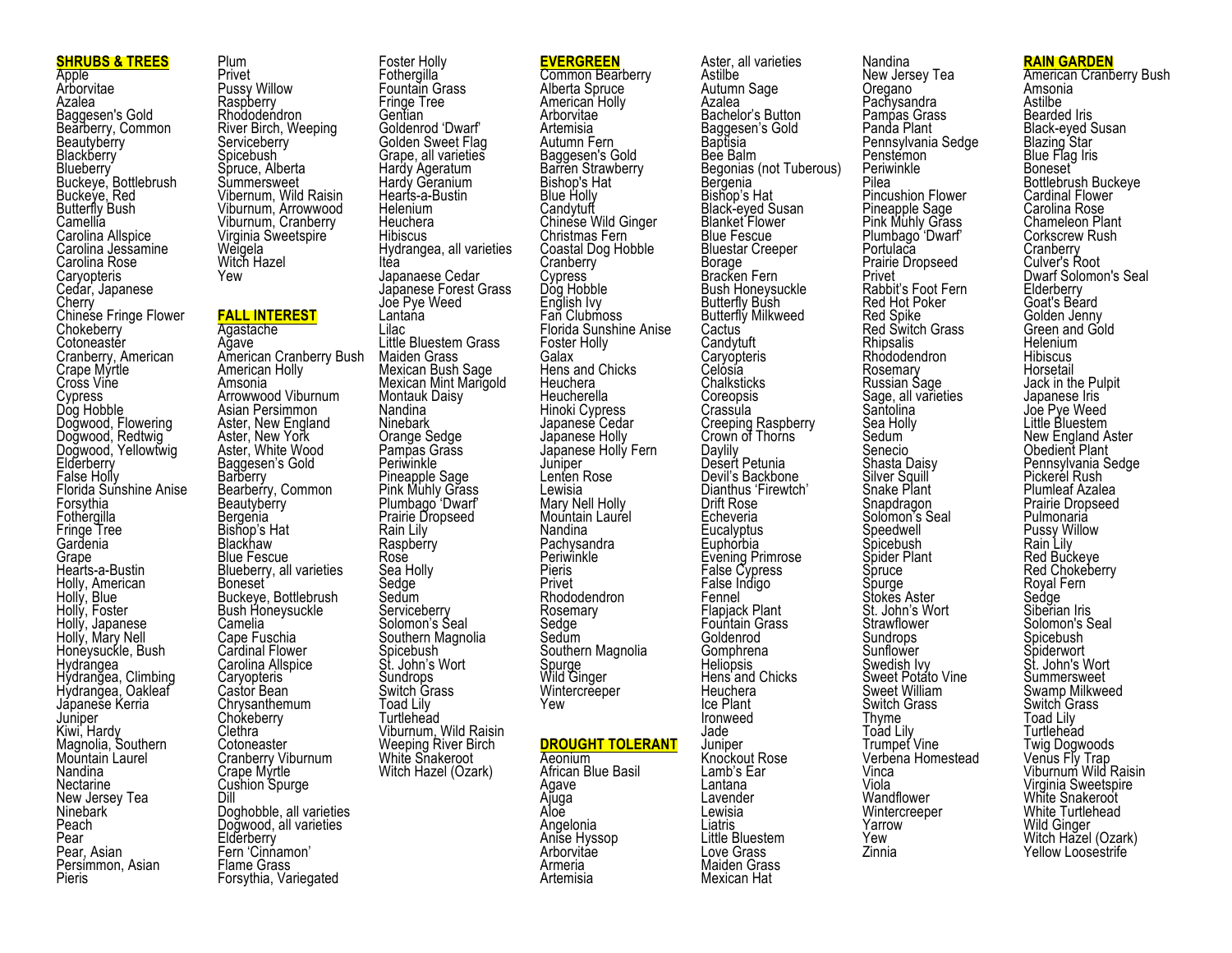#### **SHADE GARDEN**

Ajuga Astilbe Autumn Fern Azaleas Baggesen's Gold Bearberry Begonia Bergenia Bishops Hat Black Cohosh Bleeding Heart Bloody Dock Blue Flag Iris Bluestar Creeper Bottlebrush Buckeye Brass Buttons Brunnera Caladium Cardinal Flower Carolina Allspice Coleus Columbine **Cranberry** Creeping Raspberry Cross Vine Dog Hobble Dutch Clover Dwarf Mondo Grass Dwarf Crested Iris Fan Clubmoss Ferns Flowering Maple Fountain Grass Fuchsia Galax **Ginger** Goat's Beard Golden Jenny Green and Gold Heart's-a-Bustin Heuchera **Heucherella** Horsetail Hosta Hydrangea **Impatiens** Indian Pink Irish Moss Ivy Jack in the Pulpit Jacobinia Jacob's Ladder Japanese Forest Grass Kenilworth Ivv Labrador Violet Lady's Mantle Lamium Lenten Rose Lily of the Valley Liriope Lobelia

Mountain Laurel Nandina Oxalis Pachysandra Parrot's Feather Peacock Fern Pennsylvania Sedge **Periwinkle** Persian Shield Pieris Pilea Pulmonaria Rhododendron Scotch Moss Solomon's Seal Sedge<sup>®</sup> Sedum Snow on the Mountain Spicebush Spider Plant Spiderwort Summersweet Taro Tiarella Toad Lily Torenia Turtlehead Vinca Wandering Jew White Snakeroot Wild Ginger Wintercreeper White Wood Aster Witch Hazel Yew

#### **FRAGRANT Agastache**

American Wisteria Angel Trumpet Artemisia Basil Bearded Iris Bee Balm Black Cohosh Borage Butterfly Bush Carolina Allspice Carolina Jessamine Carolina Rose **Carvopteris Catmint** Catnip **Chamomile Cherry Cilantro** Clethra Climbing Hydrangea Cross Vine Datura Daylily

**Dianthus** Dill Doghobble **Elderberry Eucalyptus Fennel Fothergilla** French Tarragon Fringe Tree **Gardenia** Garden Phlox Geranium Grape Hardy Geranium Hardy Kiwi Heal All **Heliotrope** Honeysuckle Hosta 'Guacamole' Iris Itea Joe Pye Weed Lantana Lavender Lemon Bacopa Lemon Balm Lemon Verbena **Lemongrass** Lilac Lily of the Valley Lobularia Marigold Mexican Mint Marigold Mints **Moonflower** Mosquito Plant Mountain Mint Nectarine New Jersey Tea Old Man's Pipe Oregano **Pachysandra** Parsley **Passionflower** Peach Peony **Peppermint Petunia** Phlox, Creeping Pineapple Sage Plum Prairie Dropseed

> Primrose Rose 'Knockout' Rosemary Russian Sage Garden Sage Salvia **Santolina** Savory **Serviceberry** Shasta Daisy

Solomon's Seal Southern Magnolia **Spicebush** Swamp Milkweed Thyme Valerian Virgins Bower Wintergreen Witch Hazel Wild Raisin Viburnum Yarrow **TOXIC PLANTS (Do not ingest)** Asiatic Lily Azalea Bleeding Heart Boneset Brugmansia/A. Trumpet **Buckeve** Calla Lily Chenille Firetail Clematis Datura

Castor Bean **Digiplexis** Delphinium Devil's Backbone Foxglove Hydrangea Iris (tubers only) Jack in the Pulpit (root) Lantana Lily of the Valley Mársh Marigold Mayapple Moon Flower Morning Glory Mountain Laurel Peony Potato (leaves) Primrose Rhododendron Rhubarb (leaves) Sweet William Tomato (leaves) Wisteria Yew

*\* There are many other plants that can cause irritation or sickness – these are simply the most widely recognized as dangerous to ingest. Washing your hands after handling/planting these is a good habit, especially for children.*

**EDIBLE FLOWER (Test in small amounts)**

Allium Anise Hyssop Apple Arugala Basil Bee Balm Borage Calendula Chamomile Cilantro Daylily (not base) Dianthus (not base) Dill Fennel Fuchsia Garden Phlox Ginger Hollyhock Honeysuckle Impatiens Lavender Lemon Verbena Lilac Marigold Mint **Nasturtium** Okra Oregano Pansy Pea (garden var.) Peony Rose (remove base) **Rosemary** Sage Savory Squash Sunflower (bud) Thyme Tuberous Begonia Viola

## **HUMMINGBIRDS**

Flowering Maple African Blue Basil American Wisteria Anise Hyssop Asiatic Lily Autumn Sage Azaleas, native **Beardtongue** Bee Balm Bellflower Blanket Flower Borage Bottlebrush Buckeye Bush Honeysuckle Butterfly Bush Calla Lily Cardinal Climber

Cardinal Flower Carolina Rose Catmint Climbing Hydrangea Columbine **Coneflower** Coral Honeysuckle Cross Vine **Delphinium Diascia Digiplexis** Dutch Clover Dwarf-crested Iris False African Violet Flowering Maple Foxglove French Hollyhock Fuchsia Gaura **Geranium** Hardy Gloxinia Heliotrope **Heuchera Hollyhock** Hosta Hummingbird Sage Hummingbird Vine Hydrangea Indian Pink Iris Lantana Lavender Lobelia Lupine **Mandevilla** Marguerite Daisy Marigold Mexican Bush Sage Morning Glory New Jersey Tea Oakleaf Hydrangea Obedient Plant Pentas Peony **Petunia** Pineapple Sage<br>Red Buckeye Red Hot Poker Russian Sage Salvia Snapdragon **Summersweet** Sweet Alyssum Sweet William Tall Garden Phlox Torenia Trumpet Vine

Verbena

Virginia Sweetspire Virgins Bower Weigela

**SONGBIRDS**

Alberta Spruce American Holly Anise Hyssop Arrowwood Viburnum **Beautyberry Bearberry** Bee Balm Black Chokeberry Black-eyed Susan<br>Blackberry Blazing Star Blue Holly **Blueberry** Camellia Cardinal Flower Carolina Rose **Cherry Columbine Coneflower** Coral Honeysuckle Cotoneaster **Cranberry** Cranberry Viburnum Dog Hobble Dwarf Goldenrod **Elderberry** Fennel Flowering Dogwood Foster Holly Fringe Treé Grasses, all Hearts-a-Bustin Indian Pink Juniper Labrador Violet Mary Nell Holly Mountain Laurel Mulberry Pieris Raspberry Red Chokeberry Rhododendron Roses **Serviceberry** Southern Magnolia<br>Spicebush **Summersweet** Sunflower Tall Garden Phlox Twig Dogwoods Virginia Sweetspire Wild Raisin Viburnum